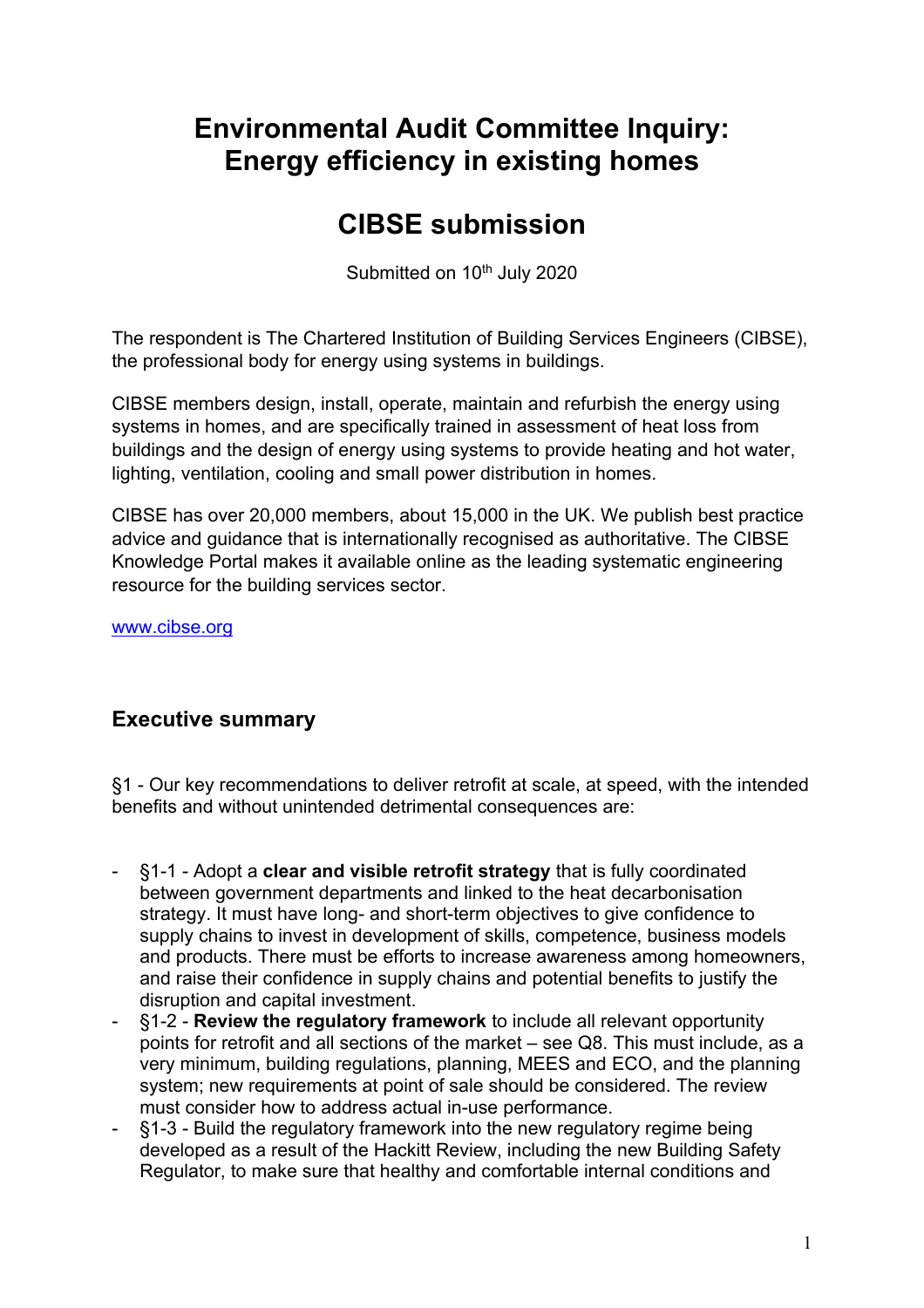energy and carbon reduction are seen as key safety and performance requirements in their own right.

- §1-4 **Monitor progress** and be prepared to introduce incentives, requirements and additional support if regulations and market-driven demand do not deliver sufficient progress.
- §1-5 Adopt a **whole-house approach** to avoid carbon lock-ins and detrimental consequences and achieve more ambitious energy and carbon reductions.
- §1-6 Introduce digital **building passports**, with a clear route to net zero carbon and a record of the works carried out – see Q2 and Appendix B**.**
- §1-7 Learn from past reviews and make better use of existing schemes, in particular the **PAS 2030/35 framework and Trustmark**; implement data gathering, monitoring and sharing throughout, and gather lessons to allow **continuous improvements** – see Q2 and Appendix A.
- §1-8 **Put in place a strategy to develop supply chains skills and competence.** This could start with requirements on public projects and could form an integral part of the post-pandemic recovery plans – see Q6 and Q8.
- §1-9 Carry out a review **of energy pricing and financial incentives**, to align with carbon, environmental and health objectives **-** see Q6 and Appendix C.

## *Q1 - Are the Government's targets on residential energy efficiency still appropriate to achieve its ambition to reach net zero emissions by 2050?*

§2 - No.

§3 - There are two fundamental issues: the targets themselves, and the instruments to meet them.

# §4 - The **main targets** are as follows:

- §4-1 A commitment that fuel-poor homes should achieve Energy Performance Certificate (EPC) rating of C by 2030.
- §4-2 An ambition that as many homes as possible should achieve an EPC rating of C by 2035 where "cost-effective, practical and affordable".
- §4-3 An ambition to halving the cost of renovating existing buildings to a similar standard as new buildings.

§5 - See Q4 on the serious limitations of EPCs.

§6 - In addition, ambitions are not firm commitments. The current regulatory and incentive framework is insufficient to meet these targets, with the main **instruments** being:

- §6-1 Energy Company Obligation (ECO), which targets fuel-poor homes
- §6-2 Building Regulations, where homes undertake qualifying works
- §6-3 Minimum Energy Efficiency Standards (MEES), for the private rented sector
- §6-4 The new Green Homes Grants see Q11.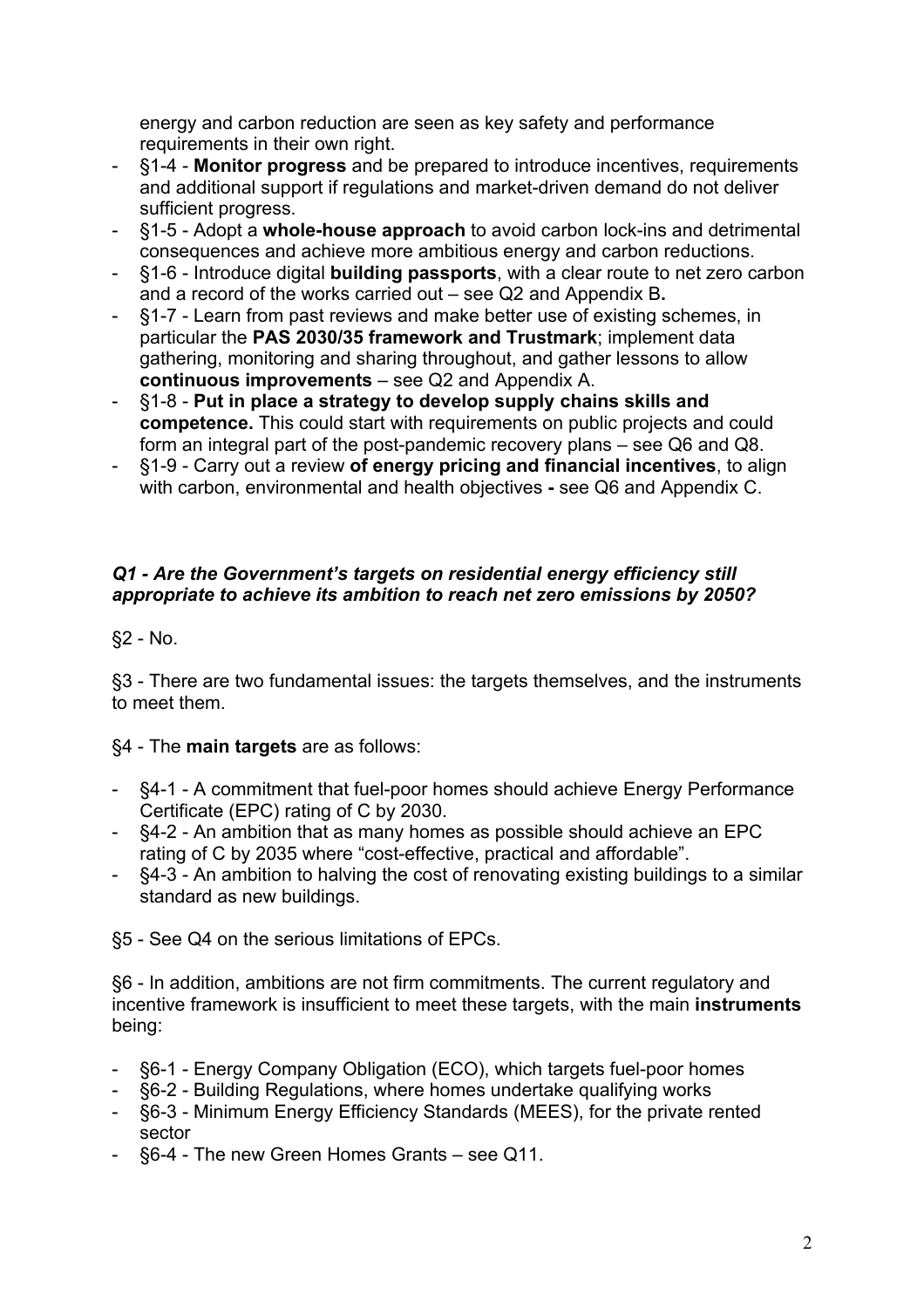§7 - This is inadequate:

- §7-1 The requirements **do not cover all opportunity points** where low-carbon retrofit could be triggered, in particular:
	- o substantial internal works not requiring building regulations or planning approval e.g. new kitchens or bathrooms, which are significant in capital costs and disruption and affect heating, hot water and electrical demand
	- o new sales: the only requirement is to produce an EPC, not to achieve a particular level; see also Q4 on limitations of EPCs.
- §7-2 Where they exist, the requirements are **not onerous enough**, and enforcement is weak and inconsistent. Requirements under Building Regulations Part L for existing buildings have not been substantially tightened in the past few years, and do not reflect the UK's carbon reduction target. A review was expected in 2020 but its timing is currently unknown. MEES are subject to a landlord cap such that only about 32% of applicable F and G rated dwellings will be brought to the minimum EPC-E rating<sup>1</sup>. This is ineffective regulation; we recommend monitoring of enforcement, and a review of requirements.
- §7-3 Requirements largely take an elemental approach and do not promote a whole-house approach, which means that opportunities for substantial energy and carbon savings are missed and **detrimental consequences** such as overheating or poor indoor air quality may occur.
- §7-4 Building Regulations and EPCs in themselves **do not guarantee actual energy and carbon performance**, due to the nature of the assessment and the fact that they relate to the design and as-built stage, not actual in-use performance. See details on EPCs under Q4.

## §8 **- The system of financial incentives is also insufficient and, in some cases, inconsistent with energy and carbon saving goals** – see Q6 and Appendix C.

§9 - Finally, we must **not keep adding to the stock of buildings which will later need retrofitting**. We are not expanding on this here as the focus is the existing stock, but strongly recommend a review of proposals for Building Regulations for new buildings (2020) and for the 2025 Future Homes Standards. We have detailed our concerns and recommendations to MHCLG<sup>2</sup>, and would be happy to discuss this with the Committee.

# *Q2 - What are the potential risks and opportunities of bringing forward the Government's energy efficiency target?*

# **Risks:**

§10 - The main risks are that **the existing targets may not be achieved, due to an insufficient regulatory and support framework, nor deliver the required energy and carbon savings** (see Q1 and Q4).

<sup>1</sup> Consultation impact assessment, December 2017

[https://assets.publishing.service.gov.uk/government/uploads/system/uploads/attachment\\_data/file/669214/PRS\\_](https://assets.publishing.service.gov.uk/government/uploads/system/uploads/attachment_data/file/669214/PRS_Consultation_stage_IA.pdf) [Consultation\\_stage\\_IA.pdf](https://assets.publishing.service.gov.uk/government/uploads/system/uploads/attachment_data/file/669214/PRS_Consultation_stage_IA.pdf) 

<sup>2</sup> [https://www.cibse.org/getmedia/b365476d-1a0c-4ac4-a133-3e6aab84bbe6/Part-L-and-FHS-Consultation-](https://www.cibse.org/getmedia/b365476d-1a0c-4ac4-a133-3e6aab84bbe6/Part-L-and-FHS-Consultation-CIBSE-Response.pdf.aspx)[CIBSE-Response.pdf.aspx](https://www.cibse.org/getmedia/b365476d-1a0c-4ac4-a133-3e6aab84bbe6/Part-L-and-FHS-Consultation-CIBSE-Response.pdf.aspx)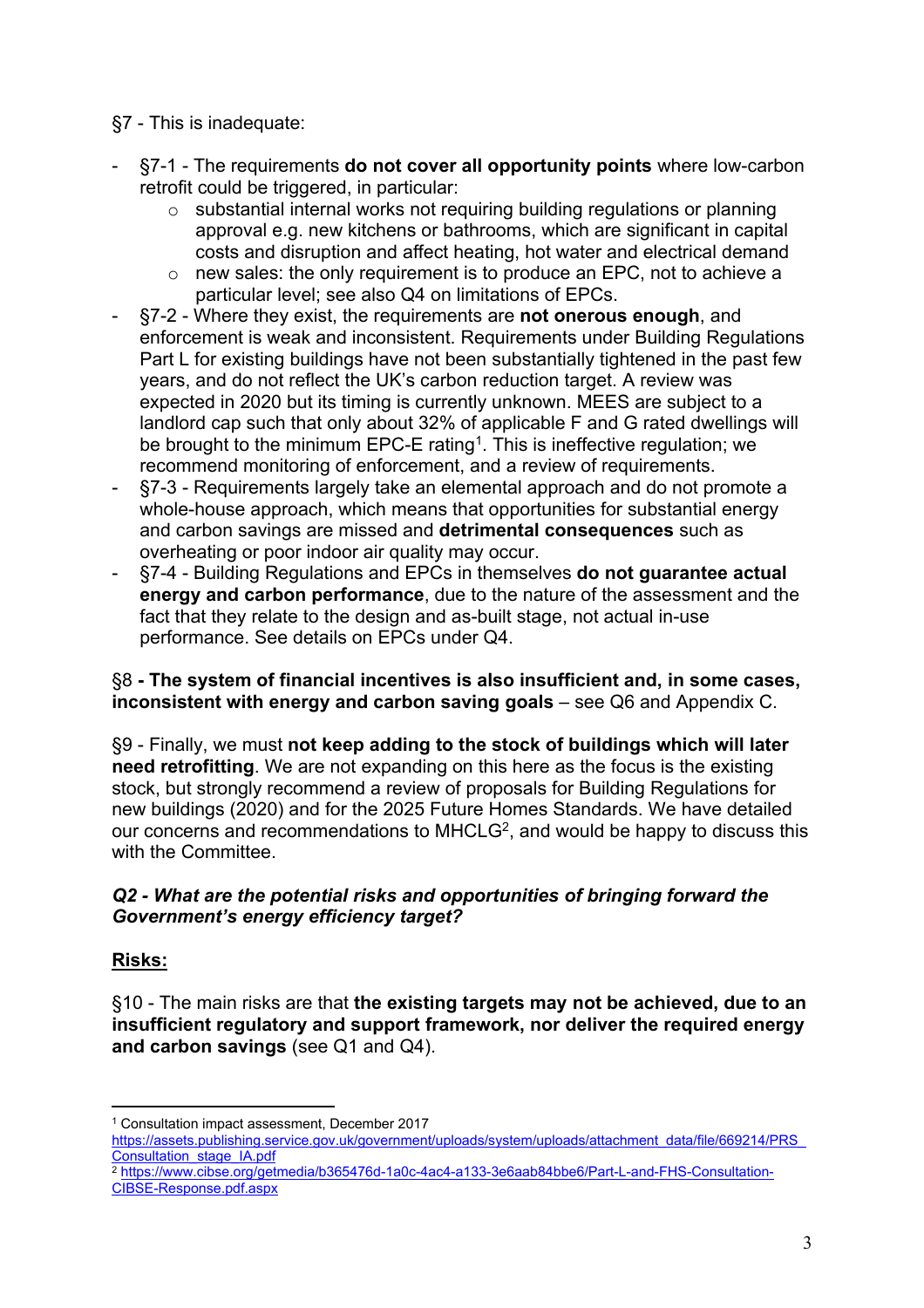### §11 - In addition, whether or not the target is accelerated, **there are important risks related to the need for developing supply chain skills and competence**:

§12 - If retrofit works are not carried out properly, they can have serious detrimental consequences including poor indoor air quality (e.g. from insufficient ventilation or mould growth), fabric degradation, and increased overheating risk. Works may not deliver energy and carbon savings and can "lock in" high-carbon building design, making future savings even more difficult.

**§13 - Skills and competence** need to be hugely scaled up both for whole-house retrofit and low-carbon heat – see Appendix D for illustrations of the scale of the challenge. This is crucial to improve outcomes and build consumer awareness and demand. Much more should be made of existing skills and competence schemes. The main ones currently are:

- §13-1 The PAS 2035/30 framework for specifications and installations, developed as a result of the Each Homes Count review and adopted by the Trustmark registration scheme. Trustmark is mandated for ECO works but not in all public works; PAS 2035/30 is not integrated in regulations. There are efforts in developing supply chains<sup>3</sup>, some with support from BEIS. However, overall, the PAS framework has only penetrated a very small part of the market. CIBSE understand there are currently only approximately 400 retrofit coordinators trained or in training.
- §13-2 The Microgeneration Certification Scheme (MCS) for domestic lowcarbon heat: its future post-RHI remains to be seen. We have received anecdotal evidence that it is used outside the RHI, highlighting the importance of such schemes to support consumer demand and confidence.

# **Opportunities:**

§14 - If implemented properly and as part of a whole-house approach, retrofit can deliver a number of important **co-benefits** to individuals, the environment, and the system; many of these co-benefits (e.g. comfort, repairs) are often the actual trigger for residents, and need to be capitalised upon:

- §14-1 **Physical and mental health, comfort and wellbeing** of occupants through improved indoor air quality and comfort (both in winter and summer) and reduced fuel poverty. In turn, these brings benefits in healthcare and social care costs and reduced rent arrears. CIBSE TM40 *Health and Wellbeing in Building Services*, 2020, includes a review of benefits related to domestic refurbishment.
- §14-2 Reducing **outdoor air pollution** by reducing energy consumption and associated fossil fuel combustion.
- §14-3 Opportunities to simultaneously retrofit **climate change adaptation measures**
- §14-4 Opportunities to simultaneously improve the state of repair, functionality, and quality of the home
- §14-5 Opportunities to be part of wider regeneration and "levelling-up" programmes, which could be stimulated by area-based stock profiling and support local initiatives on skills for low energy retrofit.

<sup>3</sup> e.g. programmes led by Urbed, Carbon Coop, Retrofit Works and the Retrofit Academy Centre of Excellence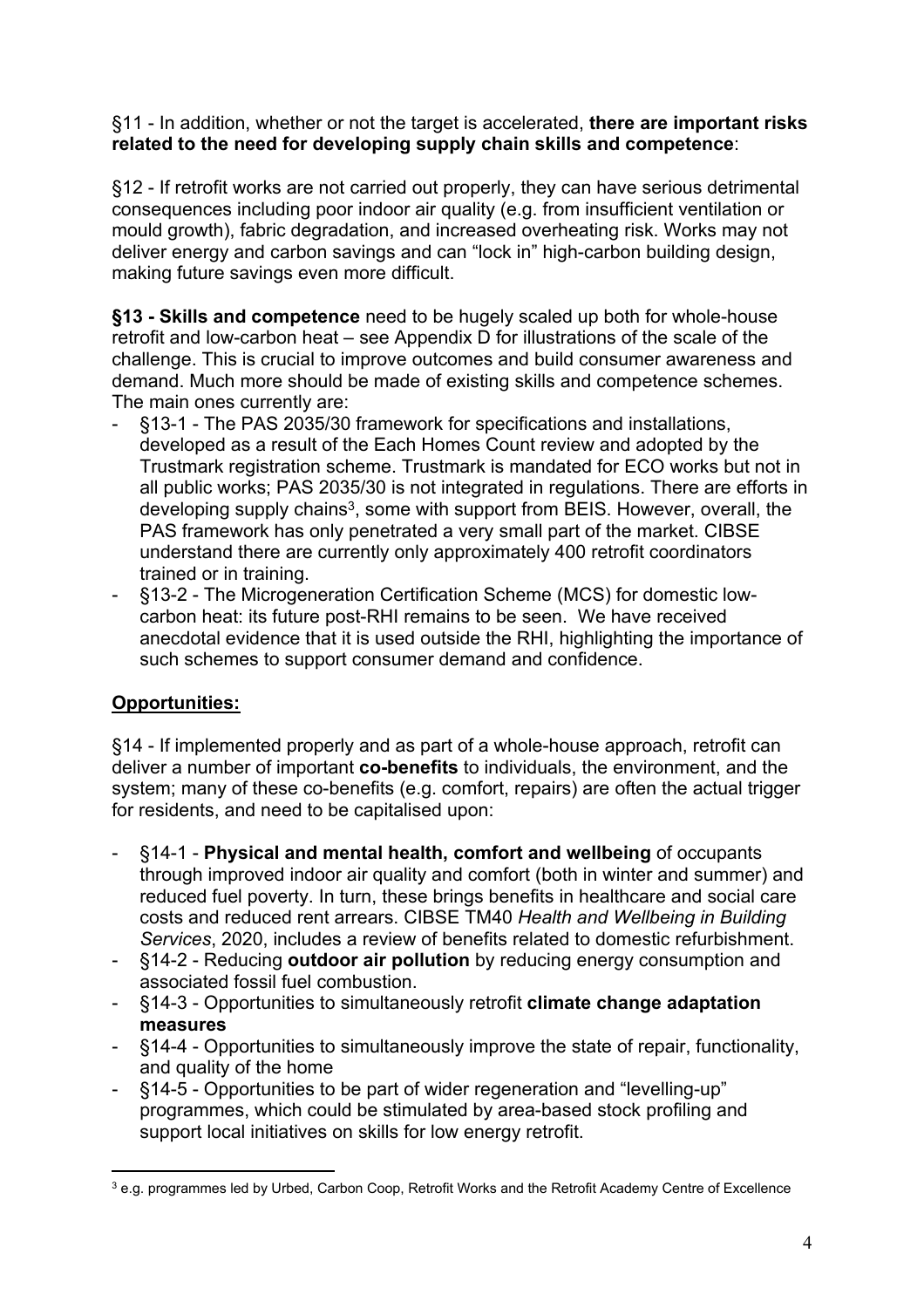- §14-6 Benefits to the UK economy, with **huge opportunities for job creation, products development, and export of low-carbon expertise**; this could play a central part in the UK's recovery from the pandemic – see Q6.
- §14-7 Reduced energy demand, at consumer and system level see Q5.

§15 - There are opportunities for more ambitious targets to deliver these benefits, provided that targets are supported by the right regulatory framework and incentives (see Q8), and by a supply chain development programme.

§16 - The **development of skills and competence** can start now, and the recovery programme provides opportunities and a further incentive for it – see Q6 on the recovery, and Q8 on regulations and incentives which could support the development of skills and competence.

§17 - A programme of **data monitoring and analysis** is needed alongside, including both large-scale data and deeper studies**.** This will help track progress, avoid unintended consequences, and identify lessons for improvements to the next iterations of training and competence schemes, regulations, and incentives (as happened in successive phases of the RHI). Data should cover a wide range of retrofit outcomes, including but not limited to energy e.g. comfort and indoor air quality.

§18 - There are mechanisms for data gathering (mainly NEED, the EPC register, and the Trustmark database), but they are not enough, due to the quantity of data they capture, the portion of the market they cover, and the lack of data sharing. This hinders analysis by departments and organisations who could otherwise turn data into policy and practical recommendations. In particular, data sharing could help a better understanding of possible improvements to EPCs, and of the effectiveness of energy efficiency strategies – see details in Appendix A.

§19 - The introduction of digital **building passports** would be a significant step to capture these opportunities and drive consumer demand. Their introduction has been recommended by previous reports<sup>4</sup>. We have detailed in Appendix B our recommendations for what they should include.

§20 - Government should define a suitable building passport form, contents, and quality requirements, building on existing guidance including PAS 2035. It should drive their adoption on publicly funded projects, for early lessons and refinements. This could be followed by wider adoption, including regulatory requirements for passports to be produced at all opportunity points – see Q8.

## *Q3 - Should Government targets for energy efficiency be legislated for, and if so, what difference would this make?*

§21 - It is useful for commitments to be legislated so that government can be held to account, but we have reservations about the way the current targets are expressed (as detailed in Q1 and Q4). The focus should be on translating existing commitments into tangible action now, including regulations which align with objectives (see Q8).

<sup>4</sup> E.g. [Green](https://assets.publishing.service.gov.uk/government/uploads/system/uploads/attachment_data/file/703816/green-finance-taskforce-accelerating-green-finance-report.pdf) [Finance](https://assets.publishing.service.gov.uk/government/uploads/system/uploads/attachment_data/file/703816/green-finance-taskforce-accelerating-green-finance-report.pdf) [Taskforce](https://assets.publishing.service.gov.uk/government/uploads/system/uploads/attachment_data/file/703816/green-finance-taskforce-accelerating-green-finance-report.pdf) [recommendations](https://assets.publishing.service.gov.uk/government/uploads/system/uploads/attachment_data/file/703816/green-finance-taskforce-accelerating-green-finance-report.pdf) [to](https://assets.publishing.service.gov.uk/government/uploads/system/uploads/attachment_data/file/703816/green-finance-taskforce-accelerating-green-finance-report.pdf) [government,](https://assets.publishing.service.gov.uk/government/uploads/system/uploads/attachment_data/file/703816/green-finance-taskforce-accelerating-green-finance-report.pdf) 2018, and CCC progress report, 2020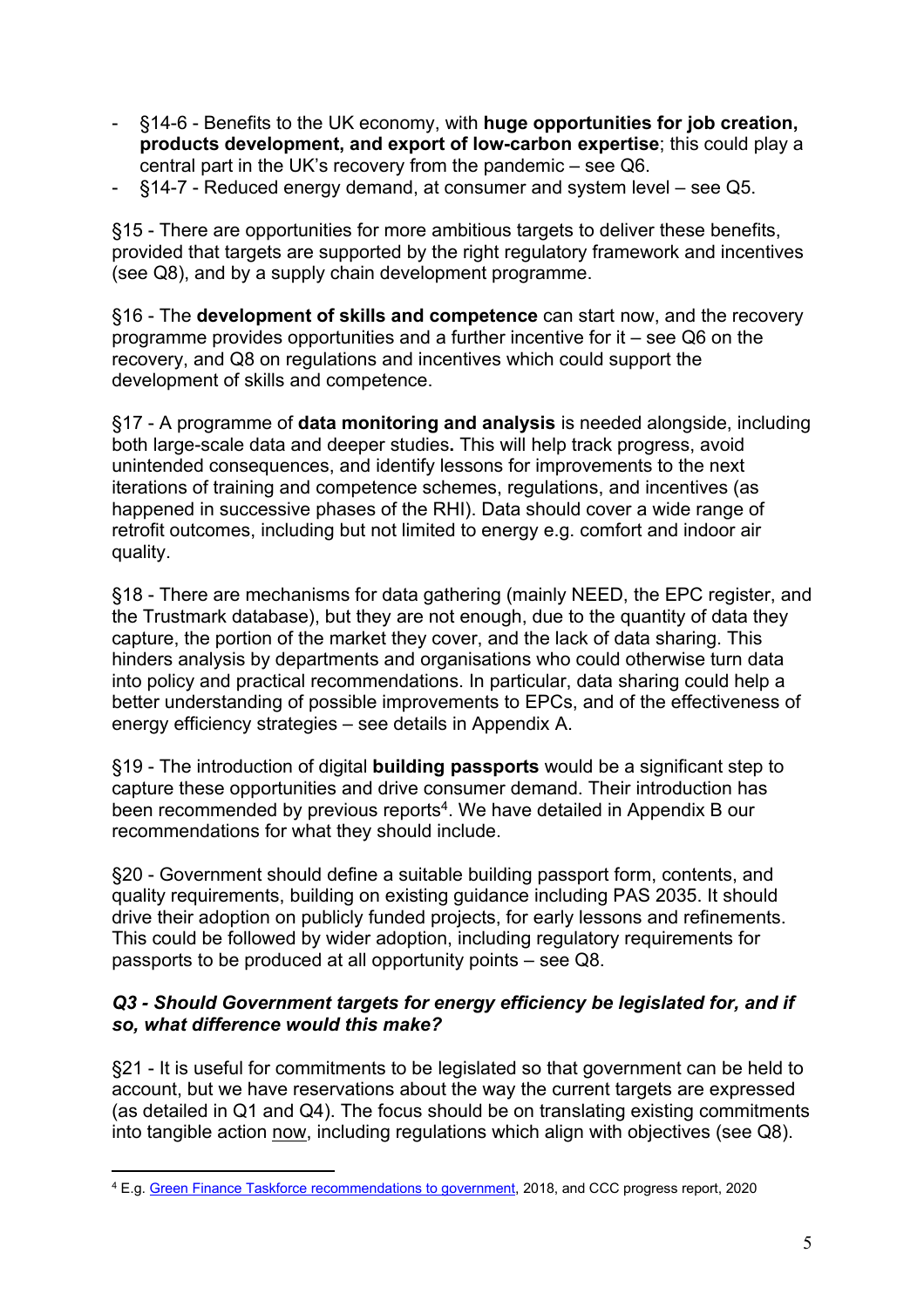Overall progress can be tracked through existing processes including the CCC's work.

#### *Q4 - How effective is the EPC rating at measuring energy efficiency? Are there any alternative methodologies that could be used? What are the challenges for rural areas?*

§22 - CIBSE have been working on producing domestic energy benchmarks, which are due for release this year; benchmarks will be available by typology, and possibly by EPC rating. We would be happy to provide more information to the EAC about this work. In the meantime, the information available on how well EPCs relate to actual performance is limited (see Q2 and Appendix A), but it indicates only little correlation between EPC rating and actual energy use<sup>5</sup>.

<span id="page-5-1"></span>§23 - Currently, we have reasons for concern that the current reliance on EPCs alone cannot drive energy and carbon savings, due to:

- §23-1 the methodology behind EPCs (i.e. SAP for new build, and otherwise RdSAP, with modifications for EPC purposes), and assumptions
- §23-2 the lack of consideration to ventilation and moisture in EPC recommendations reports: this is against the whole-house approach and can lead to detrimental consequences
- §23-3 the EPC ratings: the main one, called "Energy Efficiency Rating", is in fact a cost rating – this is very misleading; the "Environmental Impact Rating", on the last page, is not prominent. This problem is made worse by the current significant discrepancy between the relative costs and carbon impacts of gas and electricity.
- §23-4 the focus on design and as-built performance, rather than actual in-use performance
- §23-5 the lack of granularity in the EPC scale: an EPC "low C" rating may not deliver affordable warmth
- §23-6 these concerns are true across the stock, but particularly for dwellings of traditional construction and/or heritage value, where assumptions related to fabric performance can be particularly misleading, **and** a whole-house approach is critical, as detailed in a comprehensive 2018 review<sup>6</sup>.

<span id="page-5-0"></span>§24 - There are additional issues with the way EPCs are produced, especially an over-reliance on superficial visits and assumptions, rather than more thorough site visits and evidence. Building passports would help address this - see Q2 and Appendix B.

§25 - Alternative methodologies for predicting energy consumption are available e.g. Passivhaus Project Planner, or PHPP, which requires very detailed inputs; and proprietary methods, sometimes based on modified SAP to account for factors such as different occupancy profiles and densities, but which are not widely used.

<sup>&</sup>lt;sup>5</sup> See for example Figure 1 in **[BPN](https://building-performance.network/advocacy/building-performance-joint-position-statement)** [joint](https://building-performance.network/advocacy/building-performance-joint-position-statement) [position](https://building-performance.network/advocacy/building-performance-joint-position-statement) [statement,](https://building-performance.network/advocacy/building-performance-joint-position-statement) 2019 <sup>6</sup> STBA, EPCs and the Whole House Approach: A Scoping Study <https://research.historicengland.org.uk/Report.aspx?i=16098>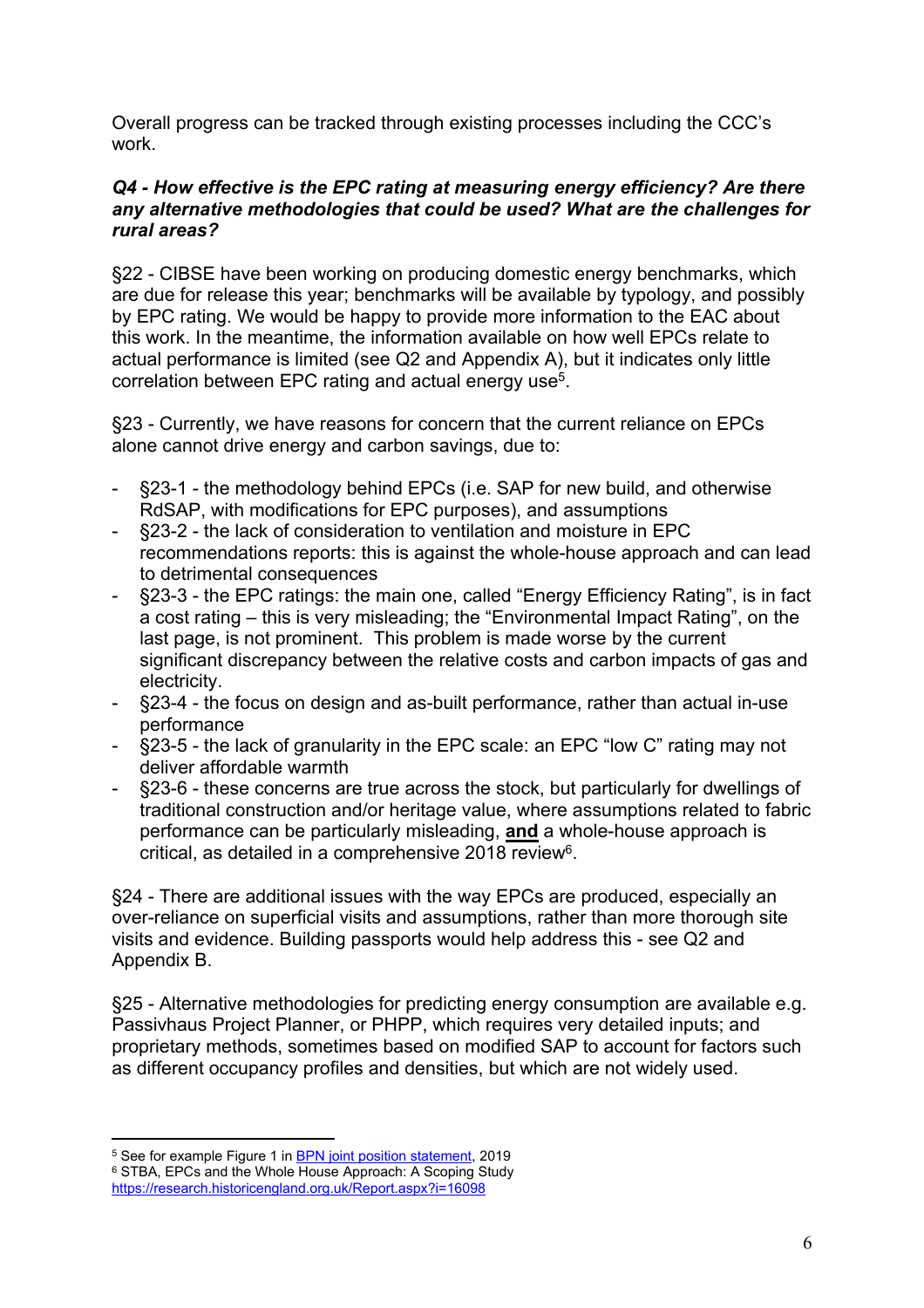§26 - We understand that in the housing sector there is a need for relatively simple and affordable tools, and that EPCs, or similar, have a value due to their established position and their relative simplicity. We therefore recommend a two-pronged approach:

- §26-1 Improving EPCs by modifying the methodology (this would also benefit Building Regulations outcomes), and focusing on energy or carbon, and possibly space heating, rather than costs. This should build on industry recommendations **and** analysis to better relate EPCs to actual performance – see Q2 and Appendix A on data
- §26-2 In parallel, introducing attention to actual in-use energy performance through other regulatory means – see Q8.

## §27 - **Specific challenges in rural areas include:**

- §27-1 Large proportion of buildings of traditional construction see EPC limitations above
- §27-2 Higher proportion of buildings off the gas grid: heating solutions are required which are low-carbon and do not lead to fuel poverty; EPCs as cost ratings do not necessarily drive these solutions. There are also concerns about how wood-fired systems are treated by  $EPCs<sup>8</sup>$  $EPCs<sup>8</sup>$  $EPCs<sup>8</sup>$ .

## *Q5 - How will lack of progress on residential energy efficiency impact the decarbonisation of heat and the associated costs of this?*

§28 - This would have a huge impact.

§29 - The need for mass energy efficiency retrofit of existing homes for the UK to meet its carbon reduction target is well documented, in particular by the CCC. Energy demand reduction must be prioritised and should not be traded-off with carbon intensity of energy supplies. It is important for both consumers and the overall system.

§30 – First, because it helps reduce **annual energy consumption and associated carbon emissions**.

§31 – Second, because it helps **reduce peak demand and support load shifting and demand response**, so that system capacity is sufficient. This will also facilitate the transition to zero-carbon energy supplies, as insufficient electricity grid capacity could expand reliance on the gas grid. Even if hydrogen became available to decarbonise the gas grid (currently very uncertain), for a good period it is likely to remain expensive, limited, and best kept for applications such as transport and industrial processes where alternatives are very difficult to find, rather than for heating, which is a low-grade application. Reducing peak demand also has capital cost benefits at the supplier and consumer level, by reducing the required plant and infrastructure.

#### *Q6 - How can the Government frame a Covid-19 stimulus strategy around improved energy efficiency of homes?*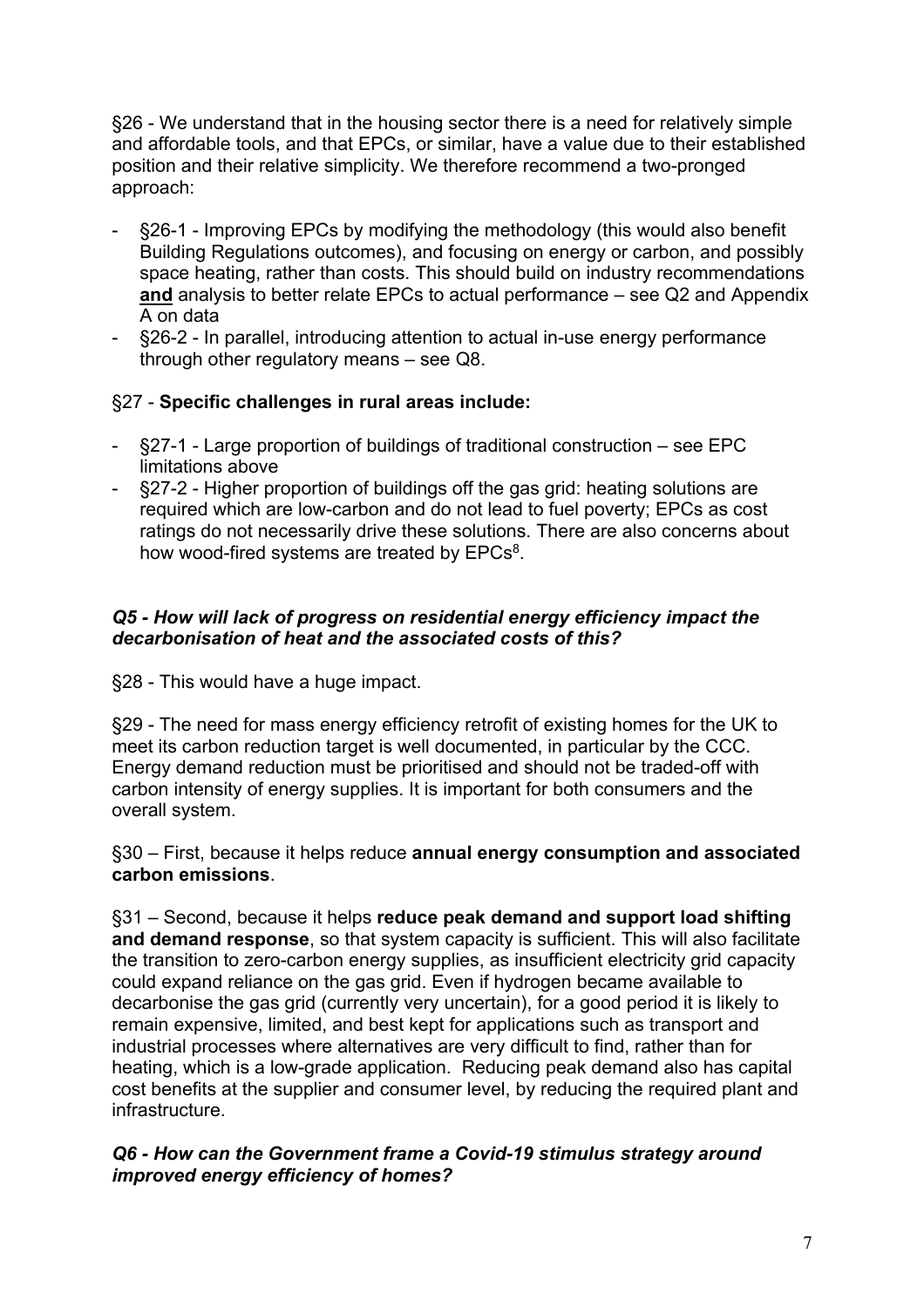§32 - Retrofit should be a significant part of the recovery package, as one of the measures most beneficial to both the climate and the long-term economy<sup>7</sup>. First, as it has the potential for significant **job creation**, throughout the UK<sup>8</sup>; second, those currently furloughed, unemployed or at risk of unemployment (in the construction sector or others) could be targeted in a programme of **skills and competence** for retrofit and low-carbon heat (as detailed in Q2).

§33 - A **strategy for works** should be developed which prioritise areas where works are already planned, i.e. where opportunities arise and where carbon lock-ins must be avoided e.g. the programme of cladding remediation in high rise residential buildings, homes in social ownership and others with households in fuel poverty.

§34 - Pressures on public finances also justify an **overall review of taxes and incentives**, to align them with carbon, environmental, and health objectives (as recommended by the EAC themselves in their Ninth Report of Session 2013–14). There are currently **barriers, counter-incentives and skewing factors** which encourage the continuous use of fossil fuels. This must be addressed to create new incentives and improve outcomes for a given expenditure. Examples include the following, with more details in Appendix C:

- §34-1 **VAT rate applied to retrofit works**
- §34-2 **Relative prices of gas and electricity** which do not reflect their relative carbon impact
- §34-3 **Winter fuel payments**, instead of investing to reduce bills and improve comfort
- §34-4 **Permitted Development Rights** which allow the creation of dwellings of poor standards, and may be extended to favour demolition instead of retaining embodied carbon.

### *Q7 - Is the £5 million Green Home Finance Innovation Fund enough to stimulate the market for and drive action from the banks to encourage owner occupiers to improve the energy efficiency of their homes?*

§35 - The current rate and depth of retrofit are well below what is required, and the reasons for this are systemic: lack of incentives, lack of consumer awareness about the possible benefits, lack of consumer confidence in the supply chain, an underdeveloped supply chain, and insufficient regulations. Green finance could be part of the solution, but cannot be relied upon on its own.

§36 - Furthermore, financial organisations will need confidence that real energy and cost savings will be delivered through the works they fund – hence our strong recommendation on developing skills and competence, as per Q2, and putting more focus on in-use performance in regulations, as per Q8.

<sup>7</sup> Hepburn et al, May 2020, *Will COVID-19 fiscal recovery packages accelerate or retard progress on climate change?* https://www.smithschool.ox.ac.uk/publications/wpapers/workingpaper20-02.pdf

<sup>&</sup>lt;sup>8</sup> See for example analysis by Parity Projects, estimating that meeting the target of EPC C would increase demand in tradespeople for domestic retrofit to nearly 400,00, up from 150,000 currently and from 250,000 at its peak in 2008. <https://parityprojects.com/net-zero-housing-workforce/>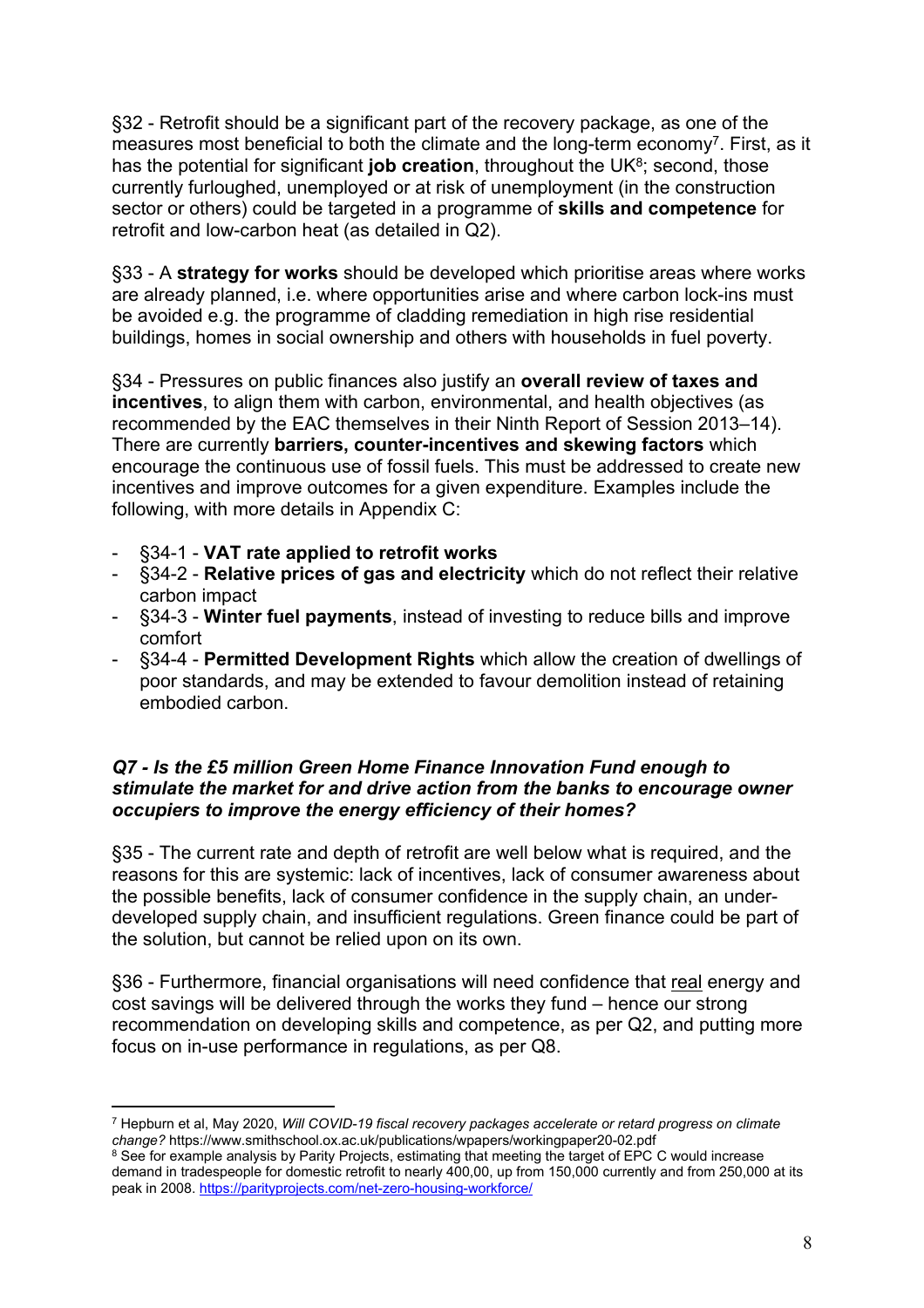# *Q8 - What policy and/or regulation could supplement it?*

§37 - The detrimental effects of past start-and-stop policy are well-known, both on take-up of energy efficiency and on the industry's confidence to invest. Government should create a clear and stable strategy aiming at delivering a step change in the uptake, depth and quality of retrofit, taking account of recent recommendations from the Green Construction Board<sup>9</sup>. This strategy should be supported by a comprehensive set of requirements:

- §37-1 Regulations must **capture all opportunity, or trigger, points** including works requiring building regulations or planning approval, new sales and rentals, and ideally other works which represent substantial capital investment and disruption to occupants e.g. internal works such as kitchens or bathrooms.
- §37-2 Requirements must represent **deep retrofit**, either as a one-off or a stepby-step approach
- §37-3 Requirements must be based on the **whole-house approach** to avoid unintended consequences and avoid "locking in" sub-optimal carbon performance, building on the PAS framework and on data gathered across building types, climates etc.
- §37-4 Proposals for revisions to **Part L of the Building Regulations** for existing buildings**,** due in 2020 (and its equivalents in the devolved administrations), should demonstrate real ambition, with increases in performance requirements, better processes to improve in-use performance, and measures to enable a transition to net zero.
- §37-5 Regulatory requirements must evolve and extend to **tackle actual in-use performance**. There is growing industry consensus on this<sup>[7](#page-5-1)</sup> and CIBSE have proposed approaches to explore<sup>10</sup>. See Q4 on EPCs.
- §37-6 Digital **building passports** should be woven into all regulatory requirements (see Q2)
- §37-7 Including retrofit works within the scope of the proposed **New Homes Ombudsman** should be considered: currently, it only covers new homes, but substantial interventions and capital expenditure may similarly warrant consumer protection.
- §37-8 There should be a review of **Permitted Development Rights (PDRs):** see Q6 and Appendix C.

§38 - In addition, **support mechanisms** should be put in place**,** including:

- §38-1 public procurement levers to develop skills, competence, and the adoption of building passports e.g. through Green Homes Grants, high-rise remediation programme, ECO works
- §38-2 training support programmes, including links to the new Talent Retention Scheme
- §38-3 financial incentives and removing counter-incentives (see Q6 and Appendix C); these should target all opportunity points and all parts of the market (owner occupier, social landlords etc), to ensure all have the capability, opportunity and motivation to upgrade existing homes.

<sup>9</sup> <https://www.constructionleadershipcouncil.co.uk/news/gcb-buildings-mission-retrofit-recommendations-published/> <sup>10</sup> [https://www.cibse.org/getmedia/bdaf4dee-5980-4b58-871c-a24e88c010d4/CIBSE-Steps-to-net-zero-carbon](https://www.cibse.org/getmedia/bdaf4dee-5980-4b58-871c-a24e88c010d4/CIBSE-Steps-to-net-zero-carbon-buildings.pdf.aspx)[buildings.pdf.aspx](https://www.cibse.org/getmedia/bdaf4dee-5980-4b58-871c-a24e88c010d4/CIBSE-Steps-to-net-zero-carbon-buildings.pdf.aspx)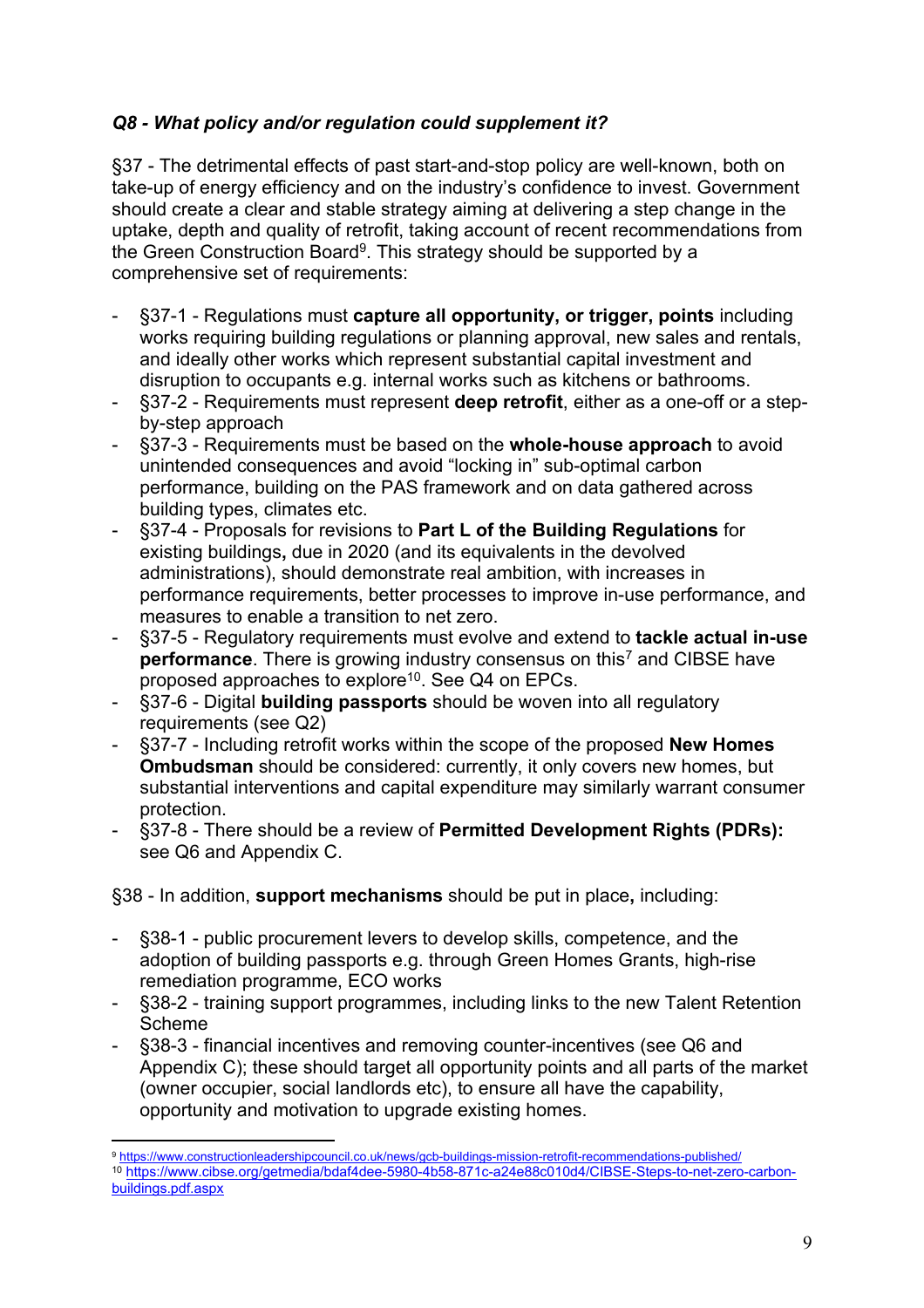- §38-4 - action to raise consumer awareness and demand, promote qualification and competence schemes, and support exemplar projects throughout the UK to ensure maximum visibility and consumer drive.

#### *Q9 - Which models in other countries have been successful at stimulating demand for energy efficiency within this market?*

§39 - Research into successful programmes shows that, as common features, they usually provide some from of financial incentive, and offer a clearly thought out 'customer journey', that smooths the path for those planning retrofits – building passports can play a key role here (see Q2 and Appendix B).

§40 - Useful examples include:

- §40-1 The Better Buildings programme<sup>11</sup> and PACE financing programme in the US [https://www.energy.gov/eere/slsc/property-assessed-clean-energy](https://www.energy.gov/eere/slsc/property-assessed-clean-energy-programs)[programs.](https://www.energy.gov/eere/slsc/property-assessed-clean-energy-programs)
- §40-2 Superhomes, run by Tipperary Energy Agency: <https://superhomes.ie/>
- §40-3 The KFW Experience in the Reduction of Energy Use in and CO2  $Emissions<sup>12</sup>$
- §40-4 Renowiki examples across Europe <http://buildupon.eu/initiatives/>
- §40-5 Greater London Authority review of building passports worldwide<sup>[6](#page-12-0)</sup>
- §40-6 The German EnEv programme<sup>13</sup>.

### *Q10 - What additional policy interventions are needed for social housing, leaseholders, landlords and tenants?*

§41 - We recommend a review of energy pricing and financial incentives, including those targeting cold homes and fuel poverty (see Q6) and of ECO (see Q11).

### *Q11 - How should the proposed Home Upgrade Grant Scheme be delivered to help the fuel poor? Should the new grant scheme supplement ECO in its current form, or should ECO be redesigned?*

§42 - The scheme should have the following characteristics:

- §42-1 It should aim to benefit the targeted dwellings AND support the overall programme of developing skills, expertise, knowledge and solutions.
- §42-2 It should incorporate requirements for achieving in-use performance, not just an EPC rating. This would align with the government's intention to procure for best value.

<sup>11</sup> A number of evaluation reports on this programme are available including: Better Buildings Residential Network, Lessons Learned; US Department of Energy; Peer Exchange Calls; Summer 2018, No. 16 and Demonstration of Energy & Efficiency Developments (DEED) Grant Agreement Fort Collins Utilities, 700 Wood St, Fort Collins, CO 80522; Grant #1042- Integrated Utilities Services Final Report; 19 January 2017 <sup>12</sup> from Buildings: Operation, Impacts and Lessons for the UK; Schroder, M et al; UCL 2011

<sup>13</sup> See for example this summary <https://energypost.eu/uk-green-deal-failed-needs-replacement/>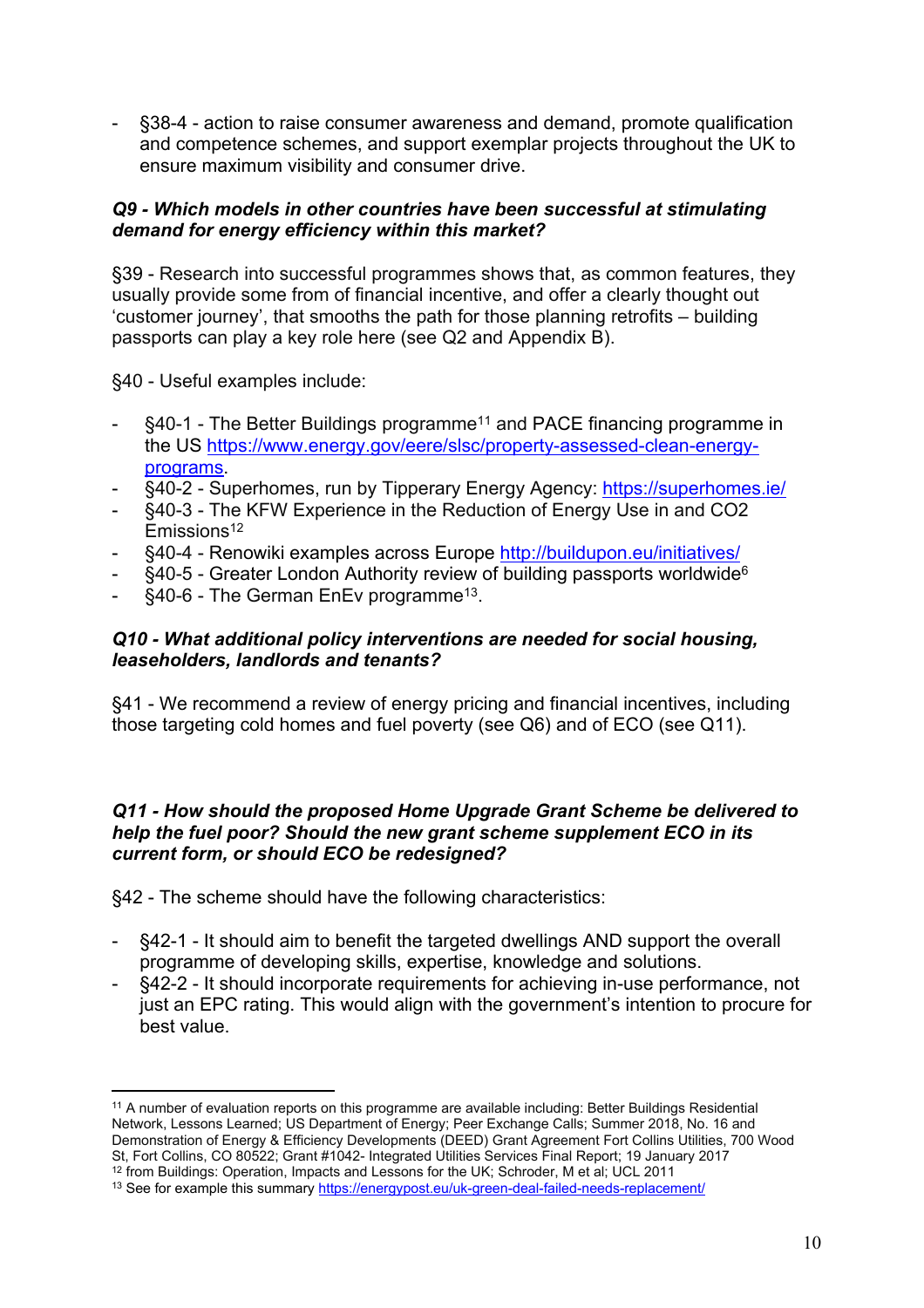- §42-3 Dwellings should be monitored, with the aim that in-use performance should meet the intended energy, costs and carbon savings, internal environmental quality and occupant feedback; lessons should be gathered when this is not achieved. Data should be gathered centrally and analysed, with lessons made publicly and widely available, and fed into the skills and competence programmes as well as future phases of funding.
- $§42-4$  It should be used to pilot building passports see Q2.

§43 - The scheme should represent genuine additionality to financing of home energy efficiency i.e. supplement the funding available through ECO. Using rough benchmark costs of £15-50,000 per deep retrofit per home, the £6.3bn announced for it together with the social housing decarbonisation scheme would represent 126- 420,000 homes i.e. only a small proportion of the estimated 2 million in fuel poverty.

§44 - While ECO has been useful in implementing some energy efficiency works, it does not go far enough:

- §44-1 It is based around individual measures rather than whole-house; this misses opportunities and risks unintended consequences
- §44-2 It should encourage deeper retrofit, with energy and carbon performance targets
- §44-3 It should avoid locking-in high-carbon solutions, in particular by tightening limits on the installation of gas boilers as qualifying ECO measure<sup>14</sup>. It should instead accelerate the low-carbon heat transition, alongside a review of energy prices (see Q6).
- §44-4 ECO works should trigger a building passport see Q2 and Appendix B.

#### *Q12 - Are there examples of where energy efficiency policy has fallen between Government Departments? How could cross-departmental coordination be improved?*

§45 - Realising benefits in terms of energy and carbon, fuel poverty, health and wellbeing, skills and competence, and efficient use of funds, demands coordination across departments, including MHCLG, BEIS, Treasury, and the Department of Health and Social Care. Examples where greater coordination is required include:

- §45-1 **Financial incentives** should be consistent with objectives (see Q6), which requires coordination with Treasury and HMRC
- §45-2 An important area of overlap is between BEIS and MHCLG on the **building regulations Part L methodology, also linked to EPCs, and the need to tackle actual in-use performance**. Positive aspects include the attendance of BEIS representatives at meetings of the MHCLG working groups on Part L, and the BEIS project for a "fresh thinking" review of SAP and RdSAP. However, this is not sufficient.
- §45-3 Many datasets already exist, but limited sharing prevents analysis and lessons gathering. **Better data sharing for better outcomes** is required, including between MHCLG and BEIS on EPCs and in-use consumption – see Q2 and Appendix A.

<sup>14</sup> [Ofgem,](https://www.ofgem.gov.uk/system/files/docs/2019/04/eco2_final_determination_report_0.pdf) [ECO](https://www.ofgem.gov.uk/system/files/docs/2019/04/eco2_final_determination_report_0.pdf) [-](https://www.ofgem.gov.uk/system/files/docs/2019/04/eco2_final_determination_report_0.pdf) [Final](https://www.ofgem.gov.uk/system/files/docs/2019/04/eco2_final_determination_report_0.pdf) [determination](https://www.ofgem.gov.uk/system/files/docs/2019/04/eco2_final_determination_report_0.pdf) [report,](https://www.ofgem.gov.uk/system/files/docs/2019/04/eco2_final_determination_report_0.pdf) [April](https://www.ofgem.gov.uk/system/files/docs/2019/04/eco2_final_determination_report_0.pdf) [2019](https://www.ofgem.gov.uk/system/files/docs/2019/04/eco2_final_determination_report_0.pdf)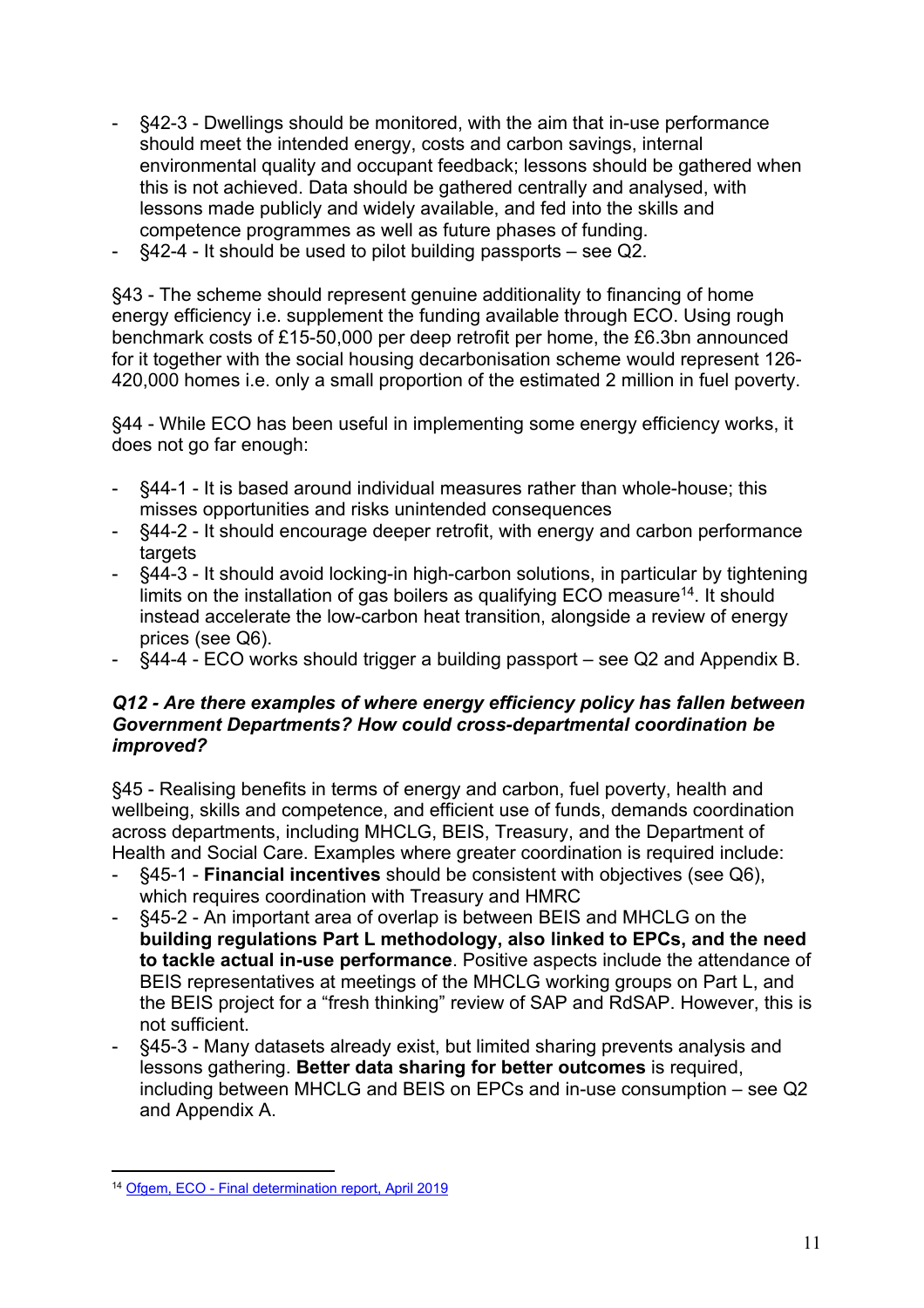- §45-4 The creation of the new **Building Safety Regulator** creates a very real risk of further fragmentation. BEIS need to be involved with the development of the new regulatory regime, including the upcoming Building Safety Bill and Regulator, to ensure that energy and carbon performance are seen as essential requirements.
- §45-5 There are examples in local, regional and devolved administrations of programmes seeking to jointly tackle **health and home improvements** e.g. in Wales, the Warm Homes Nest scheme includes health criteria for eligibility to home efficiency improvements. Such schemes do not exist consistently across England. Coordination with BEIS and Ofgem is also needed for consistency with the UK's heat strategy, to avoid funding continuous use of fossil fuels and to consider the overall energy pricing landscape.
- §45-6 There is a need for cross-departmental collaboration on the approach to retrofit works at the building and neighbourhood levels i.e. including planning, MEES and building regulations, particularly on the treatment of the **building stock of heritage value**.

## **END OF MAIN SECTION**

This response has been produced by Dr Julie Godefroy, Technical Manager at CIBSE. Do not hesitate to contact us for further information: [JGodefroy@cibse.org](mailto:JGodefroy@cibse.org)

## **APPENDIX A – Limitations of existing mechanisms for data gathering on retrofit**

§46 - The main mechanisms for data gathering are currently as follows:

- §46-1 TrustMark database: as stated in Q2, this only captures a small proportion of the market;
- §46-2 NEED database: we very much support the gathering of actual in-use data from energy efficiency works. However, this currently only captures publicly funded works (e.g. ECO), and the lessons are limited by a lack of detail on the measures implemented. For example, measures described as "solid wall insulation" could cover anything from regulatory minima to exemplar levels of insulation, which hinders the analysis of energy savings. Furthermore, the database does not consider other outcomes e.g. comfort.
- §46-3 EPC register: this could in theory provide much information on the building stock i.e. the data used to create the EPCs, however that data is held by MHCLG and not made available. Used alongside utilities data accessible to BEIS, this would help build knowledge and understanding of how well EPCs correlate with actual performance, and of trends in energy use over time as works are carried out across the stock (i.e. in a similar process to NEED). It could also feed into the work of CIBSE and UCL on domestic in-use energy benchmarks, to inform policy and guidance on effective measures, expected energy savings across different typologies etc.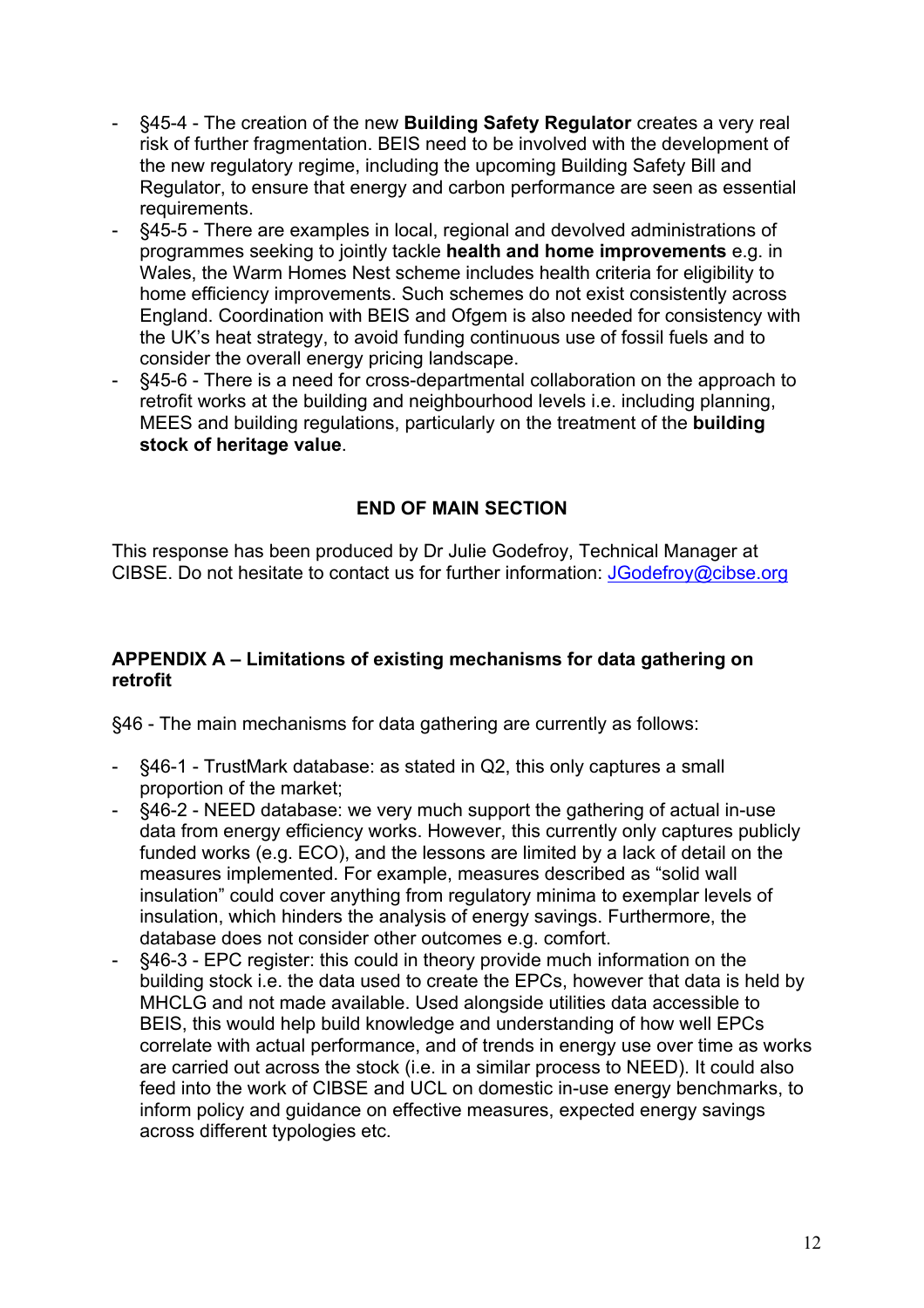# **APPENDIX B – Recommendations on building passports**

§47 - Building passports should be digital and include:

- §47-1 Information on current building (fabric, heating system etc)
- §47-2 User-friendly information on operation and maintenance
- §47-3 Records of energy consumption
- §47-4 A route to net zero carbon, whether as single package or step-by-step
- §47-5 Information on supply chain and accreditation schemes
- §47-6 A log of works carried out over time
- §47-7 Other relevant information e.g. occupant comfort and air quality.
- §47-8 Consideration of an 'MOT' type approach for key aspects e.g. starting with regular fire and combustion appliance checks.
- §47-9 A link to a central database enabling the analysis of trends and progress; this could be done without compromising privacy, as in NEED.

§48 - Government should define a suitable building passport form, contents, and quality requirements, building on existing schemes including the PAS 2035 options evaluation and improvement plan, for which TrustMark and the Retrofit Academy are currently working on machine-readable templates for improvement plans meeting PAS recommendations. A review of building passports was also recently carried out for the Greater London Authority<sup>15</sup>.

## <span id="page-12-0"></span>**APPENDIX C - Policies and incentives which are counter to energy and carbon objectives in the residential sector**

§49 - The current **VAT rate applied to retrofit works** discourages energy and carbon improvement works to existing buildings and does not treat new build and retrofit equitably. This should be reviewed. In parallel, increased take-up of retrofit would lead to job creation, increase revenues to HMRC (e.g. income tax, increased spending) and balance lost VAT revenues.

§50 - **Energy pricing should be reviewed to gradually align prices with carbon impact** and incentivise the right decisions. Gas is significantly cheaper than electricity, which can skew investment towards higher-carbon solutions. This must also avoid detrimental effects on fuel poverty – see next point.

§51 – **The approach to winter fuel payments should be reviewed:** these total on average £2bn per year<sup>16</sup>, and do not address the fact that homes may remain uncomfortable and inefficient. Options should be reviewed to shift finances towards improving the energy efficiency of these homes. We do **not** recommend weakening commitments to end fuel poverty, but instead more effective targeting of support and a better alignment with carbon policies; crucially, this would also bring benefits in comfort and health, often to vulnerable populations such as the fuel poor and the elderly, and in turn offer potential benefits to both the health and social care budgets. The shift should be announced as part of a long-term strategy, to allow organisations

<sup>&</sup>lt;sup>15</sup> Not publicly available yet, but may be provided to the Committee on request.

<sup>&</sup>lt;sup>16</sup> House of Commons Library, Briefing Paper, Winter Fuel Payments update, 5<sup>th</sup> November 2019